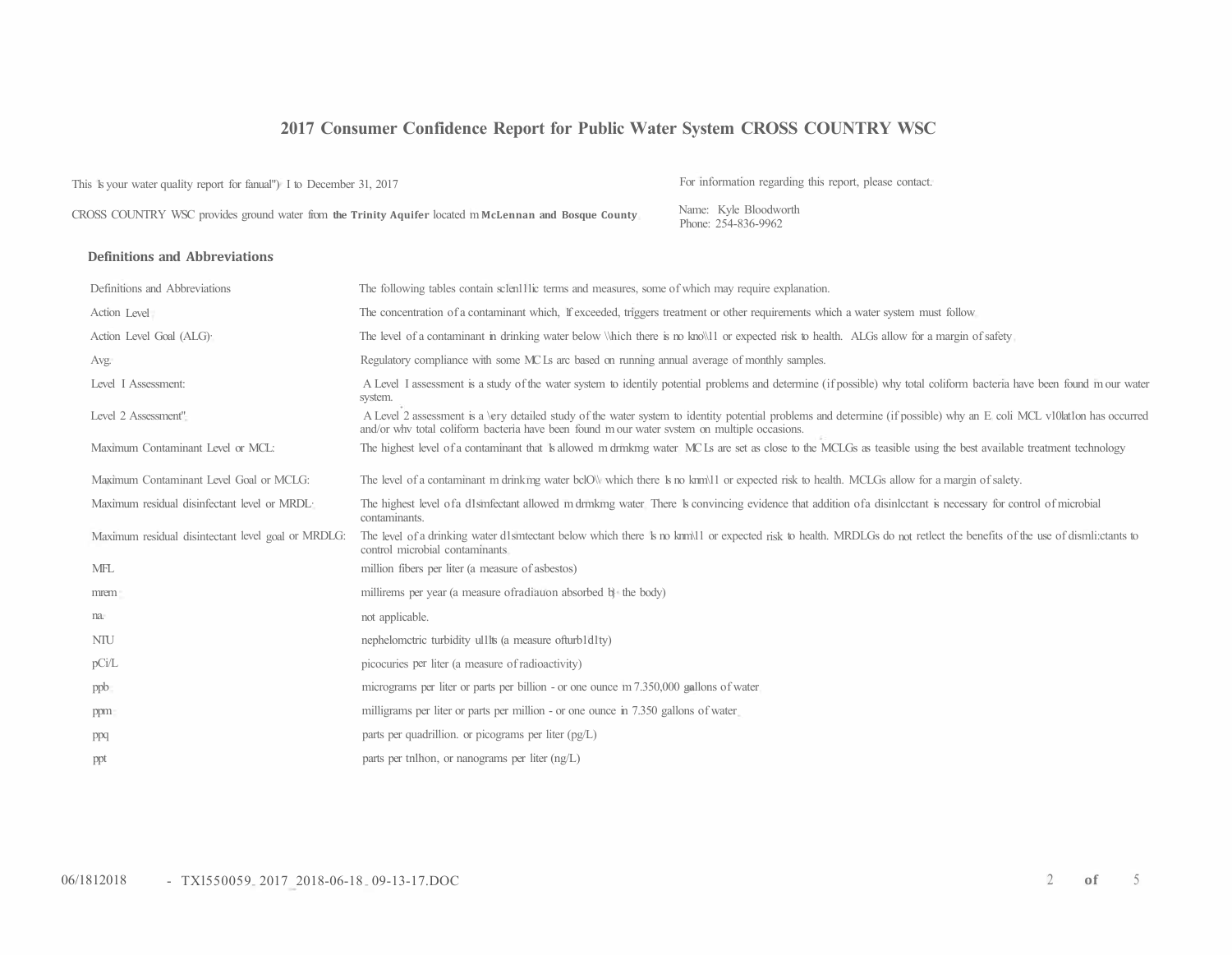#### **Definitions and Abbreviations**

Treatment Technique or  $17<sub>1</sub>$  A required process intended to reduce the level or a contaminant in drink mg water

#### **Information about your Drinking Water**

The sources of drinking water (both tap water and bottled water) include rivers, lakes, streams, ponds, reservoirs, springs, and wells. As water travels over the surface of the land or through the ground, it dissolves naturally-occurring minerals and, in some cases, radioactive material, and can pick up substances resulting from the presence of animals or from human activity.

Drinking water. including bottled water, may reasonably be expected to contain at least small amounts of some contaminants. The presence of contaminants does not necessarily indicate that water poses a health risk. More information about contaminants and potential health effects can be obtained by calling the EPAs Safe Drinking Water Hotline at (800) 426-4791.

Contaminants that may be present in source water include:

- Microbial contaminants, such as viruses and bacteria, which may come from sewage treatment plants, septic systems, agricultural livestock operations, and wildlife.

- Inorganic contaminants, such as salts and metals, which can be naturally-occurring or result from urban storm water runoff, industrial or domestic wastewater discharges, oil and gas production, mining, or farming.

- Pesticides and herbicides, which may come from a variety of sources such as agriculture, urban storm water runoff, and residential uses.

- Organic chemical contaminants, including synthetic and volatile organic chemicals, which are by-products of industrial processes and petroleum production, and can also come from gas stations, urban storm water runoff, and septic systems.

- Radioactive contaminants, which can be naturally-occurring or be the result of oil and gas production and mining activities.

In order to ensure that tap water is safe to drink, EPA prescribes regulations which limit the amount of certain contaminants in water provided by public water systems. FDA regulations establish limits for contaminants in bottled water which must provide the same protection for public health.

Contaminants may be found in drinking water that may cause taste, color, or odor problems. These types of problems are not necessarily causes for health concerns. For more information on taste, odor, or color of drinking water. please contact the system's business office.

You may be more vulnerable than the general population to certain microbial contaminants, such as Cryptosporidium, in drinking water. Infants, some elderly, or immunocompromised persons such as those undergoing chemotherapy for cancer; persons who have undergone organ transplants; those who are undergoing treatment with steroids; and people with HIV/AIDS or other immune system disorders, can be particularly at risk from infections. You should seek advice about drinking water from your physician or health care providers. Additional guidelines on appropriate means to lessen the risk of infection by Cryptosporidium are available from the Safe Drinking Water Hot line (800-426-4791).

If present, elevated levels of lead can cause serious health problems, especially for pregnant women and young children. Lead in drinking water is primarily from materials and components associated with service lines and home plumbing. We are responsible for providing high quality drinking water, but we cannot control the variety of materials used in plumbing components. When your water has been sitting for several hours, you can minimize the potential for lead exposure by flushing your tap for 30 seconds to 2 minutes before using water for drinking or cooking. If you are concerned about lead in your water, you may wish to have your water tested. Information on lead in drinking water, testing methods, and steps you can take to minimize exposure is available from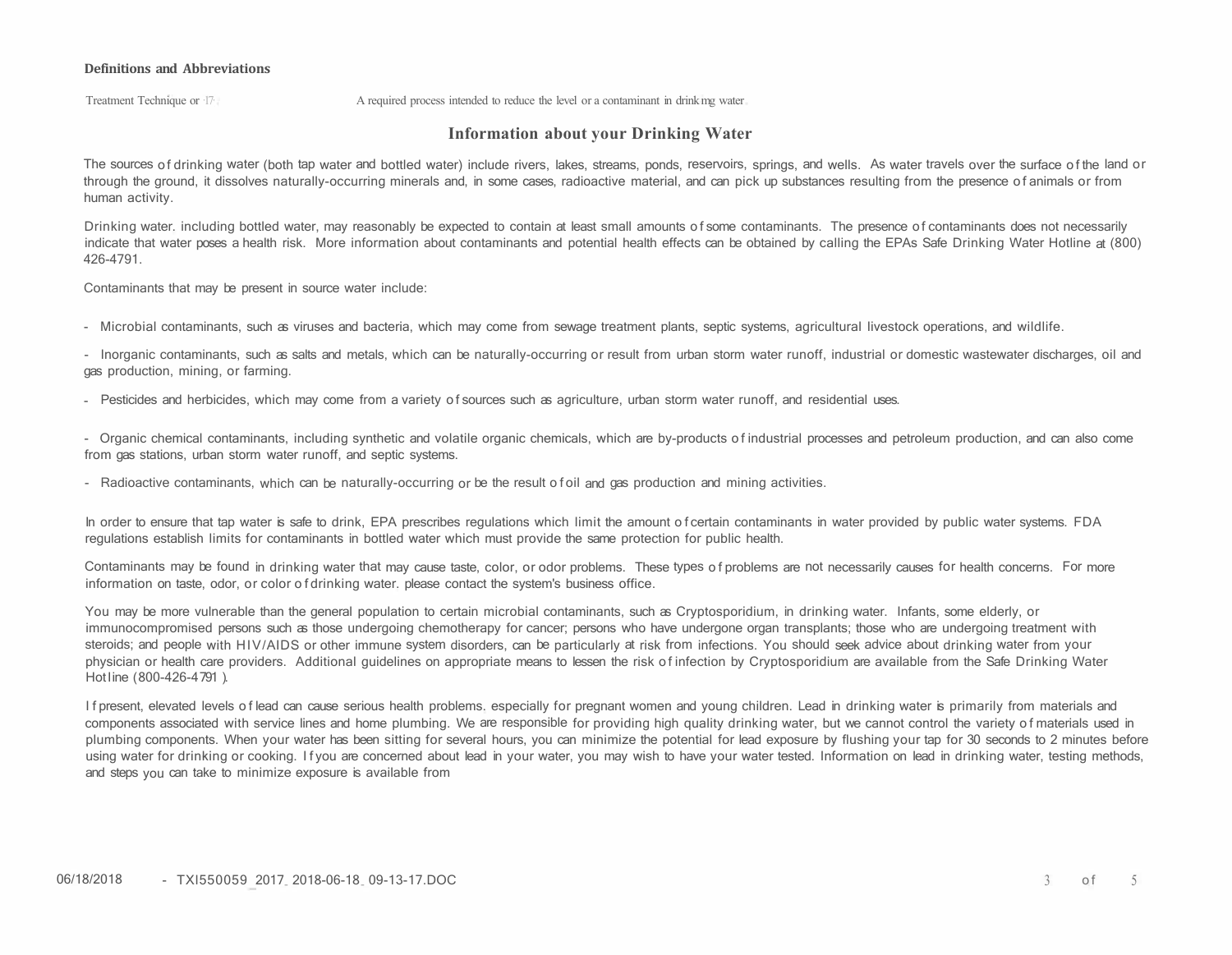the Safe Drinking Water Hotline or at http://www.epa.gov/safewater/lead.

#### **Information about Source Water**

'TCEQ completed an assessment of your source water. and results indicate that some of our sources are susceptible to certain contaminants. The sampling requirements for your \\ater system 1s based on this suscept1bil1t) and previous sample data i\ny detections of these contaminants will be found in this Consumer Confidence Report. For more information on source water assessments and protection efforts at our system contact Kyle Bloodworth, 254-836-9962

| Lelld 1lnd Copper | Date Sampled | <b>MCLG</b> | Action Lnel (AL) | 90th Percentile | # Sites OHr AL | Lnits | <b>Violation</b> | <b>Likely Source of Contamination</b>                                                                             |
|-------------------|--------------|-------------|------------------|-----------------|----------------|-------|------------------|-------------------------------------------------------------------------------------------------------------------|
| $\Gamma$ Copper   | 09/30/2016   |             |                  |                 |                | ppm   |                  | Erosion of natural deposits. Leaching from wood<br>preservatives. Corrosion of household plumbing  <br>$\mu$ unme |
| Lead              | 09/30/2016   |             |                  |                 |                | ppb   |                  | Corrosion of household plumbing systems.<br>Erosion of natural deposits.                                          |

# **2017 Water Quality Test Results**

| <b>Disinfection By-Products</b>         | <b>Collection Date</b> | Highest Ln·el or<br><b>Average Detected</b> | Range of Individual<br><b>Samples</b> | <b>MCLG</b>              | !\-!CL | <b>Units</b> | <b>Viol11tion</b> | Likely Source of Contamin11tion            |
|-----------------------------------------|------------------------|---------------------------------------------|---------------------------------------|--------------------------|--------|--------------|-------------------|--------------------------------------------|
| <b>Total Trih11lomethanes</b><br>(THIM) | 2017                   |                                             | $8.5 - 8.5$                           | No goal for the<br>total | 80     | ppb          |                   | By-product of drinking water disinfection. |

•• The value in the Highest Level or Average Detected column is the highest average of all THIM sample results collected at a location over a )Car'

| Contaminants<br>Inorganic C | <b>Collection Dute</b> | <b>Highest Level or</b><br><b>Average Detected</b> | Range of Individual<br><b>Samples</b> | <b>MCLG</b> | <b>MCL</b> | <b>Units</b> | Violation | Like I <sup>n</sup> Source of Contamination |
|-----------------------------|------------------------|----------------------------------------------------|---------------------------------------|-------------|------------|--------------|-----------|---------------------------------------------|
|-----------------------------|------------------------|----------------------------------------------------|---------------------------------------|-------------|------------|--------------|-----------|---------------------------------------------|